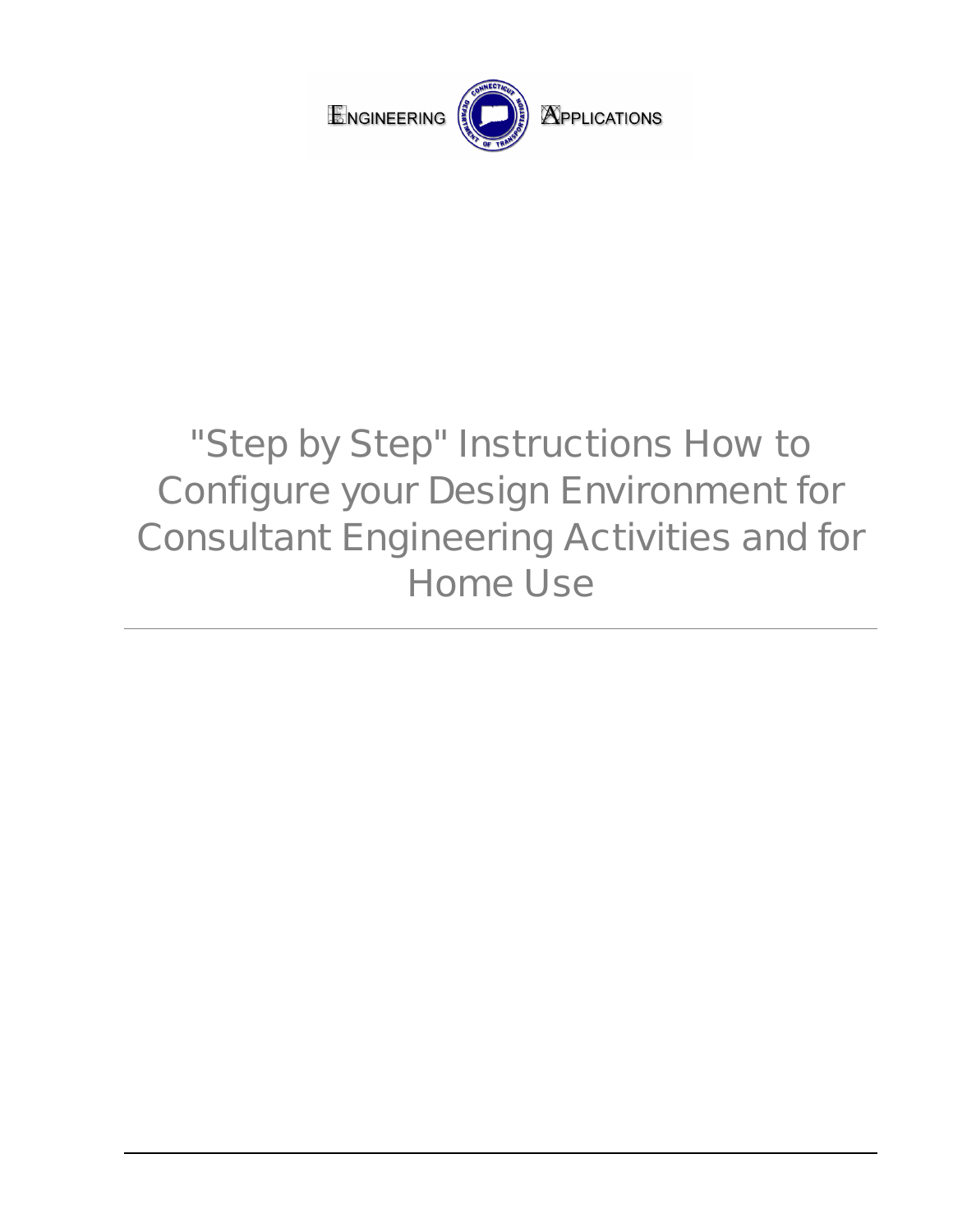## **Table of Contents**

|                                                                                                      | <b>Contents</b>                                                 | <b>Revisions Date</b> |
|------------------------------------------------------------------------------------------------------|-----------------------------------------------------------------|-----------------------|
| <b>STEP1</b>                                                                                         |                                                                 |                       |
| 1.1<br>1.2                                                                                           | BENTLEY PROGRAM LIST AND RECOMMENDED INSTALL LOCATIONS 3        |                       |
| <b>STEP2</b>                                                                                         |                                                                 |                       |
| 2.1<br>2.1.1<br>2.1.2<br>2.2<br>2.3<br>2.4<br>2.4.1<br>2.4.2<br><b>STEP 3</b><br>3.1<br>3.2<br>3.2.1 | Download the latest DDE file from www.ct.gov/dot/digitaldesign4 |                       |
| 3.2.2<br>3.3                                                                                         |                                                                 |                       |
| 3.4                                                                                                  |                                                                 |                       |
| <b>STEP4</b>                                                                                         |                                                                 |                       |
| 4.1<br>4.2<br>4.2.1<br>4.2.2<br>4.2.3<br>4.2.4                                                       |                                                                 |                       |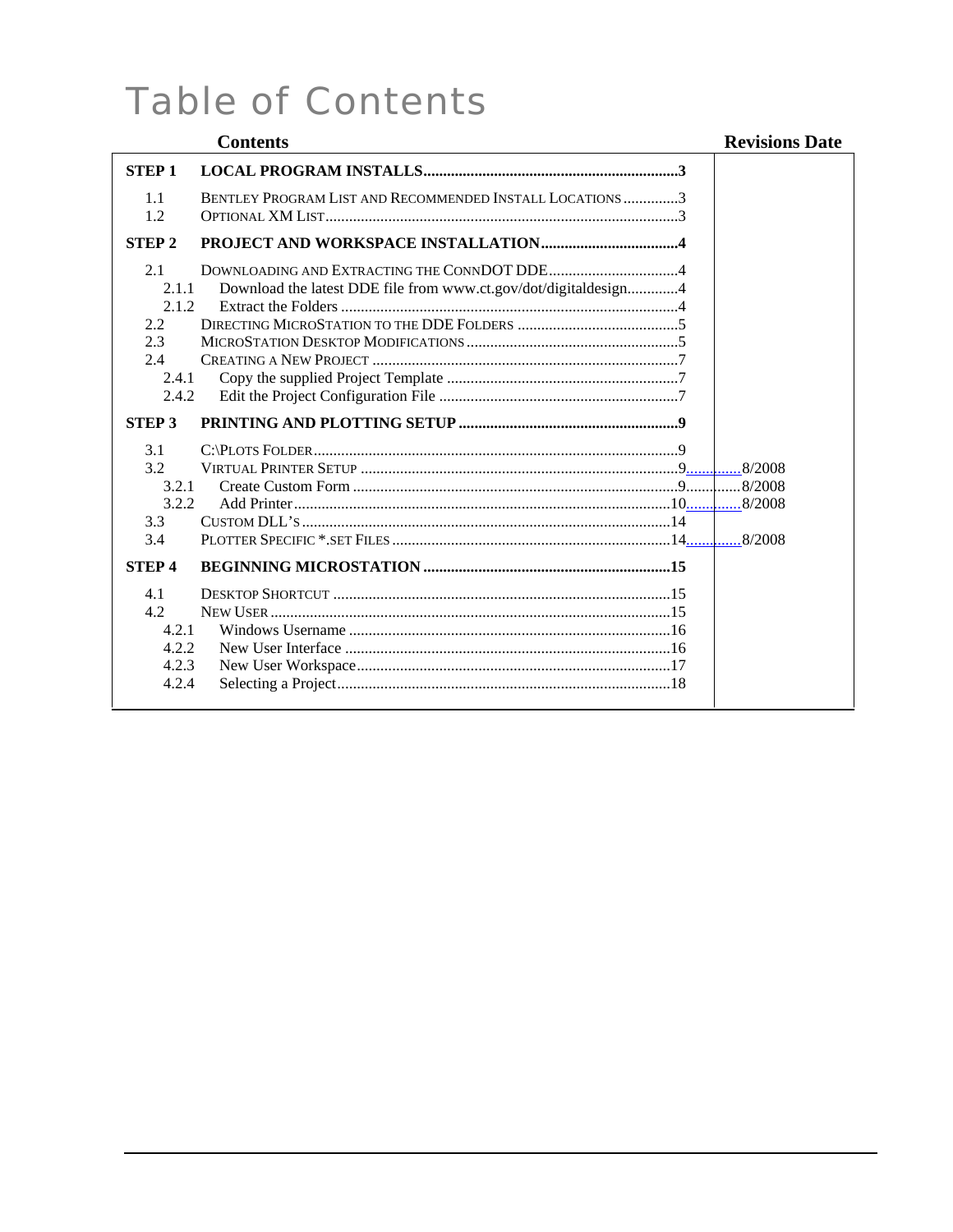# <span id="page-2-0"></span>Step 1 Local Program Installs

Note: All XM products require Select Server XM for licensing. The following list is based on the current MicroStation 2004 standards at ConnDOT. The Optional XM List is for resources which are under development.

| MicroStation V8 2004 Edition - InstallShield Wizard                                                                                             | ×      |
|-------------------------------------------------------------------------------------------------------------------------------------------------|--------|
| <b>Location to Save Files</b><br>Where would you like to save your files?                                                                       |        |
| Please enter the folder where you want these files saved. If the folder does not<br>exist, it will be created for you. To continue, click Next. |        |
| Save files in folder:<br>C:\Bentley_V8                                                                                                          |        |
|                                                                                                                                                 | Change |
|                                                                                                                                                 |        |
| <b>InstallShield</b>                                                                                                                            |        |
| $Back$<br>Next >                                                                                                                                | Cancel |

#### 1.1 Bentley Program List and Recommended Install Locations

- MicroStation XM Prerequisite Pack v08.09.00.20 (default)
- ProjectWise Plot Organizer XM v08.09.02.26 (default)
- MicroStation 2004 v08.05.02.35 C:\Bentley\_V8
- InRoads 2004 v08.05.00.00 C:\Bentley\_V8
- InRoads 2004 SP4 v08.05.04.00 C:\Bentley\_V8
- 1.2 Optional XM List
	- MicroStation XM Prerequisite Pack v08.09.03.54 (default)
	- MicroStation XM v08.09.03.66 C:\Bentley\_XM
	- InRoads XM v08.09.00.51 C:\Bentley\_XM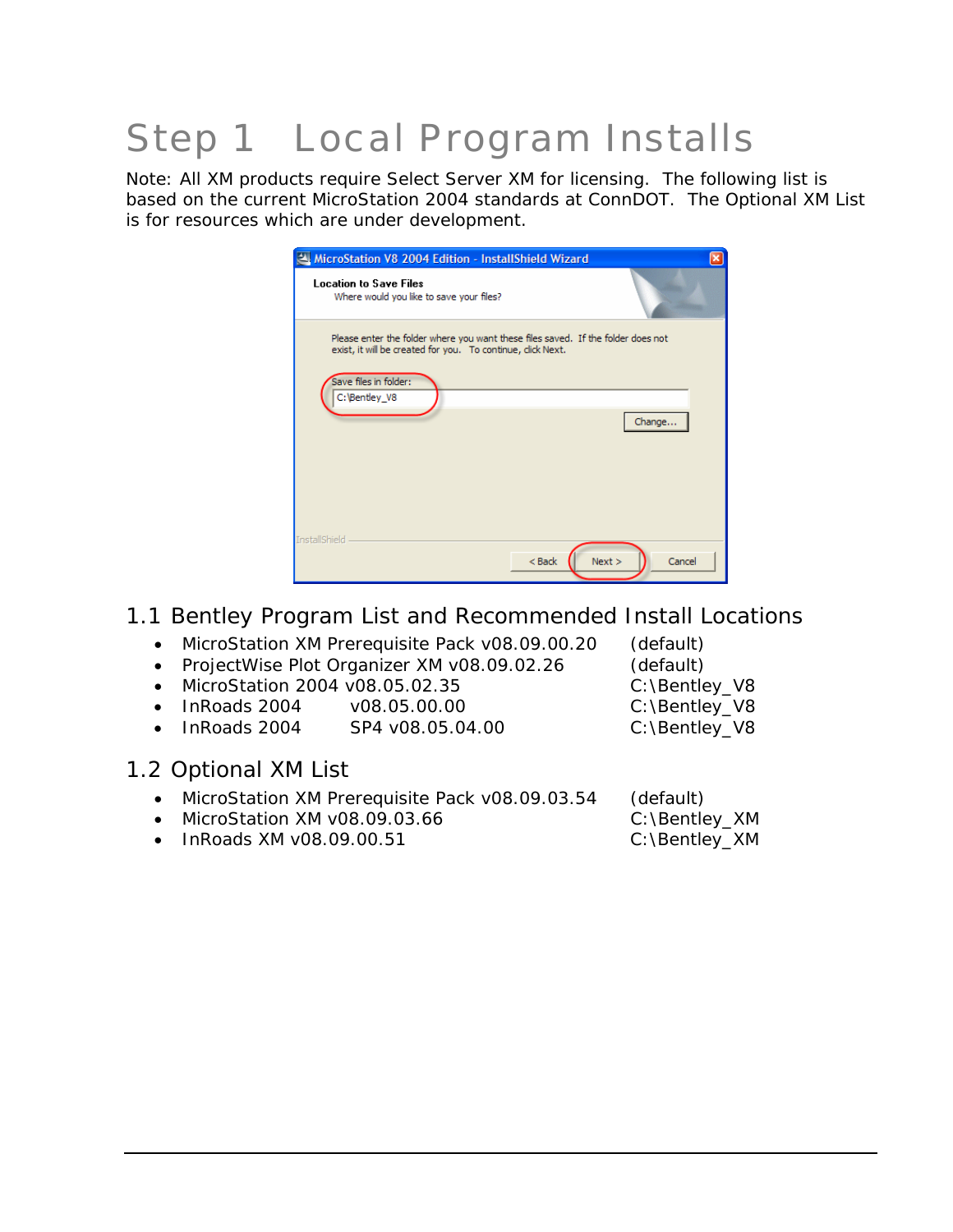# <span id="page-3-0"></span>Step 2 Project and Workspace Installation

## 2.1 Downloading and Extracting the ConnDOT DDE

The Digital Design Environment is a zipped file that contains two main folders - CTDOT\_V8\_Workspaces and CTDOT\_Projects. It is available through the Connecticut Department of Transportation Web page and can be extracted with standard Windows software.

#### 2.1.1 Download the latest DDE file from [www.ct.gov/dot/digitaldesign](http://www.ct.gov/dot/digitaldesign)

This is the central repository for the DDE zip file and related DDE information.

## 2.1.2 Extract the Folders

Copy the DDE onto your server (or pc) by extracting the zipped Project and Workspace folders through the Windows Compressed Folders Extraction Wizard:

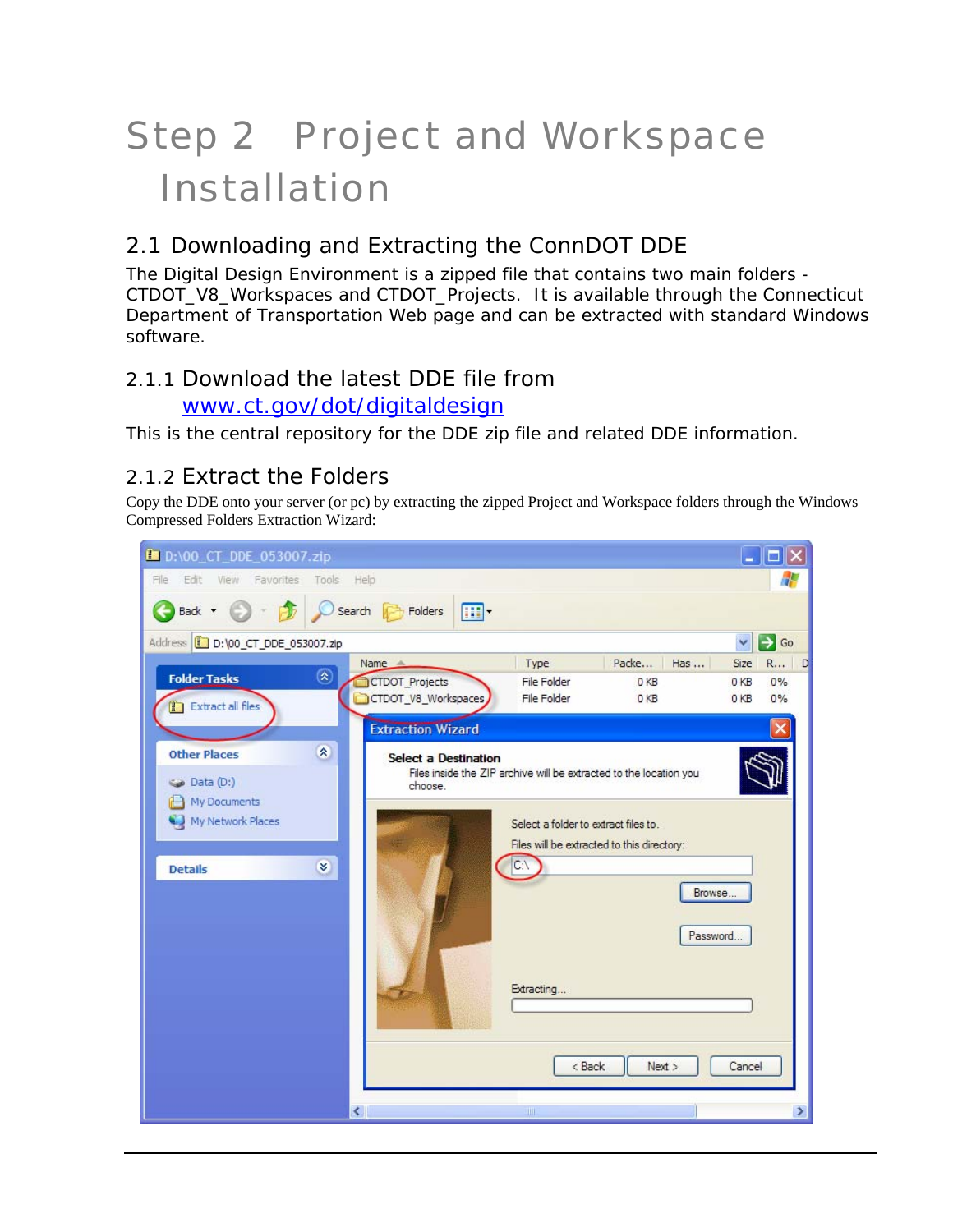## <span id="page-4-0"></span>2.2 Directing MicroStation to the DDE Folders

Open Startup.cfg from the main CTDOT\_V8\_Workspaces folder with a text editor and edit the location of both the newly extracted Project and Workspace folders. Change the drive letter or Universal Naming Convention (UNC) to the appropriate path as shown below. Pay careful attention to spelling and save any changes. Note that MicroStation will not process any line commented out by a pound  $(\#)$  sign.



## 2.3 MicroStation Desktop Modifications

Copy a desktop shortcut to your pc to edit. Example shortcuts are included in the main CTDOT\_V8\_Workspaces folder such as the following one for Highway Design. Shortcuts contain a program path, a command line Discipline variable, and a start up configuration file. Right click on the copied shortcut to bring up its properties.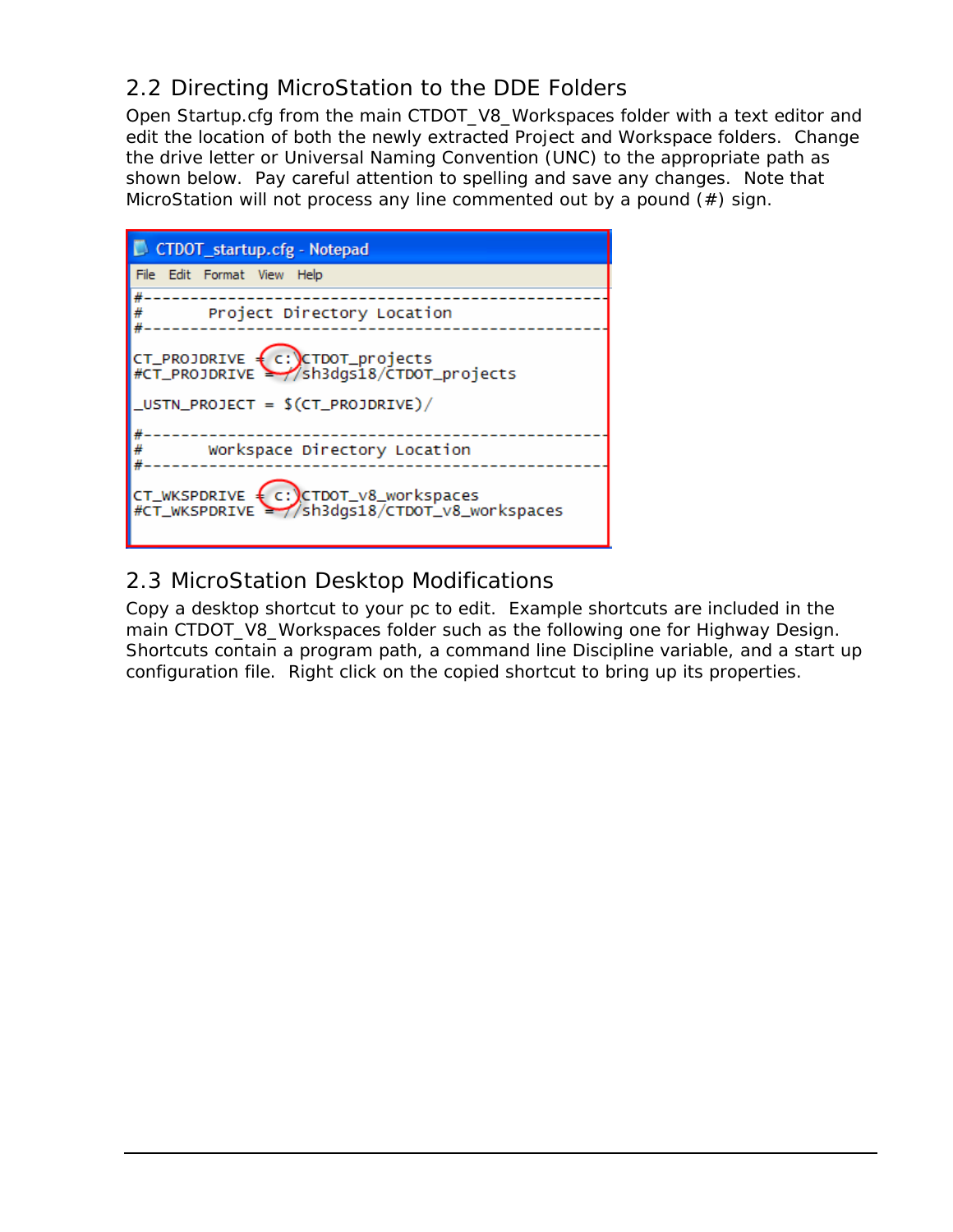| <b>CTDOT HWYS Example Properties</b>                      |  |  |  |
|-----------------------------------------------------------|--|--|--|
| Shortcut<br>General<br>Compatibility Security             |  |  |  |
| CTDOT HWYS Example                                        |  |  |  |
| Target type:<br>Application                               |  |  |  |
| Target location: MicroStation                             |  |  |  |
| Target:<br>C:\Bentley_V8\Program\MicroStation\ustation.ex |  |  |  |
| Start in:<br>C:\Bentley_v8\Program\MicroStation           |  |  |  |
| None<br>Shortcut key:                                     |  |  |  |
| Normal window<br>Run:                                     |  |  |  |
| Comment:                                                  |  |  |  |
| Advanced<br>Find Target<br>Change Icon                    |  |  |  |
|                                                           |  |  |  |
|                                                           |  |  |  |



Check the location of the MicroStation program (ustation.exe) a nd version (2004 or XM). Change them if necessary. MicroStation 2004 was chosen for this example, so the path is under Bentley\_V8 rather than Bentley\_XM. Next, edit the custom Discipline variable that follows in the Target line to match any available Workspaces listed under the main CTDOT\_V8\_Workspaces folder. Two examples are: "CT\_DISCWSP=Highways\_Workspace" and "CT\_DISCWSP=Survey\_Workspace".

|                                                   | Concepts_Workspace            |
|---------------------------------------------------|-------------------------------|
|                                                   | CTDOT_Standards               |
| <b>CTDOT HWYS Example Properties</b>              | Facil_Workspace               |
|                                                   | <b>GIS Planning Workspace</b> |
| Shortcut<br>Compatibility<br>General<br>Security  | Highways_Workspace            |
|                                                   | Thydraulics_Workspace         |
| CTDOT HWYS Example                                | Intermodal_Workspace          |
|                                                   | Planning Workspace            |
|                                                   | Rails_Workspace               |
| Target type:<br>Application                       | Research_Workspace            |
|                                                   | Soils Workspace               |
| Target location: MicroStation                     | Struct_Bridge_Workspace       |
| exe wsCT_DISCWKSP=Highways_Workspace ><br>Target: | Survey_Workspace              |
|                                                   | Traffic_Workspace             |

Change the final part of the Target line to reflect the drive letter or UNC where the main CTDOT\_V8\_Workspaces folder was extracted to.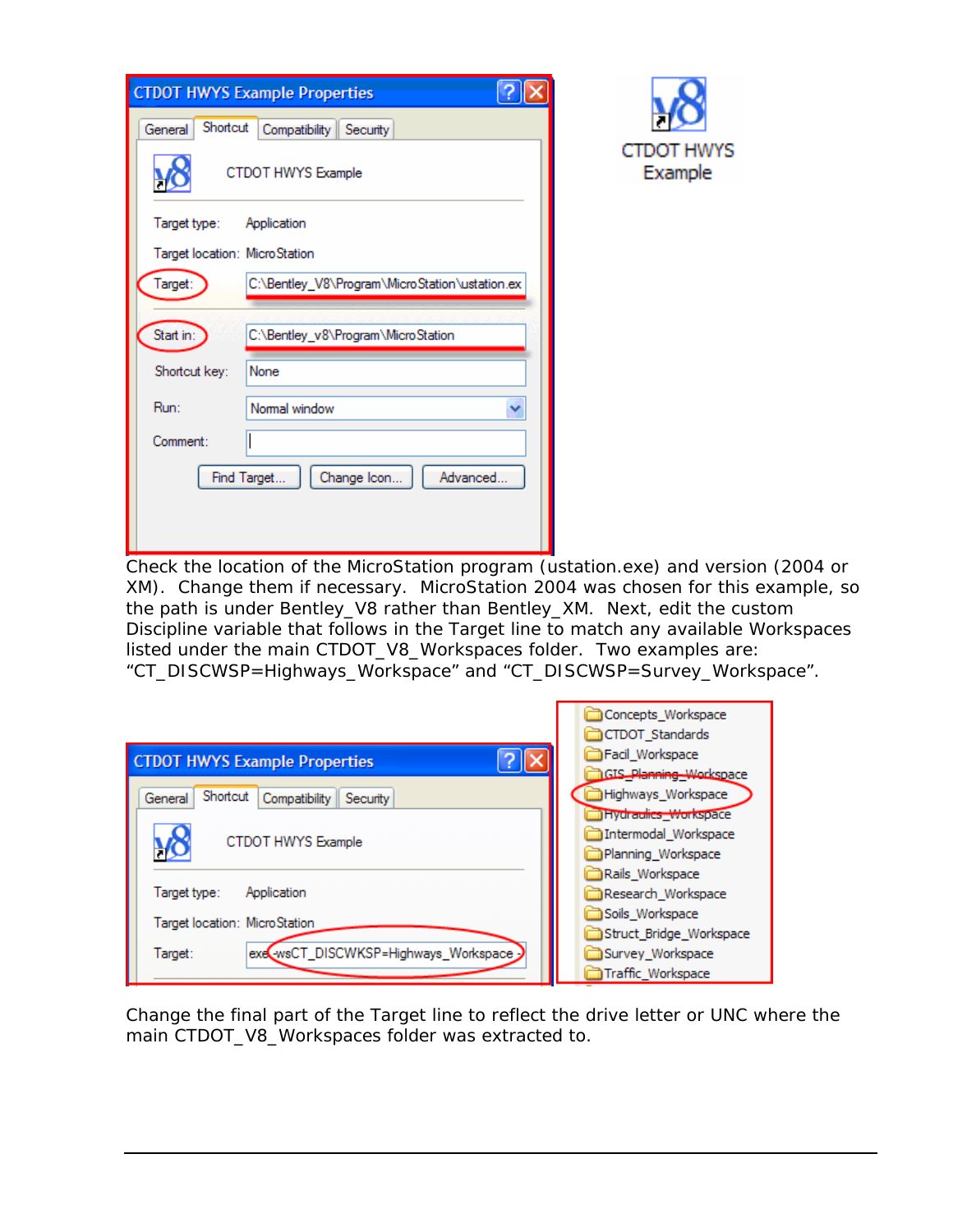<span id="page-6-0"></span>

| <b>CTDOT HWYS Example Properties</b>              |  |  |  |
|---------------------------------------------------|--|--|--|
| Shortcut<br>Compatibility<br>General<br>Security  |  |  |  |
| CTDOT HWYS Example                                |  |  |  |
| Target type:<br>Application                       |  |  |  |
| Target location: MicroStation                     |  |  |  |
| -wpD:\0TDOT_V8_Workspaces\CTDOT_startu<br>Target: |  |  |  |

Double check your spelling and rename the desktop shortcut if necessary.

## 2.4 Creating a New Project

Browse to the extracted CTDOT\_Projects folder. There is a supplied project template folder and an accompanying project configuration file (\*.pcf) with the same name.



## 2.4.1 Copy the supplied Project Template

Copy and paste both the template folder and configuration file to create a new project. Rename them both using a valid State or Federal Project Number such as 018\_0124.



## 2.4.2 Edit the Project Configuration File

Open the newly created Project Configuration file (e.g. 018\_0124.pcf) with a text editor. Change the value of the "CT\_PROJECT\_NUMBER" variable from "000\_CT\_Template" to the new project number (e.g. 018\_0124). Save changes.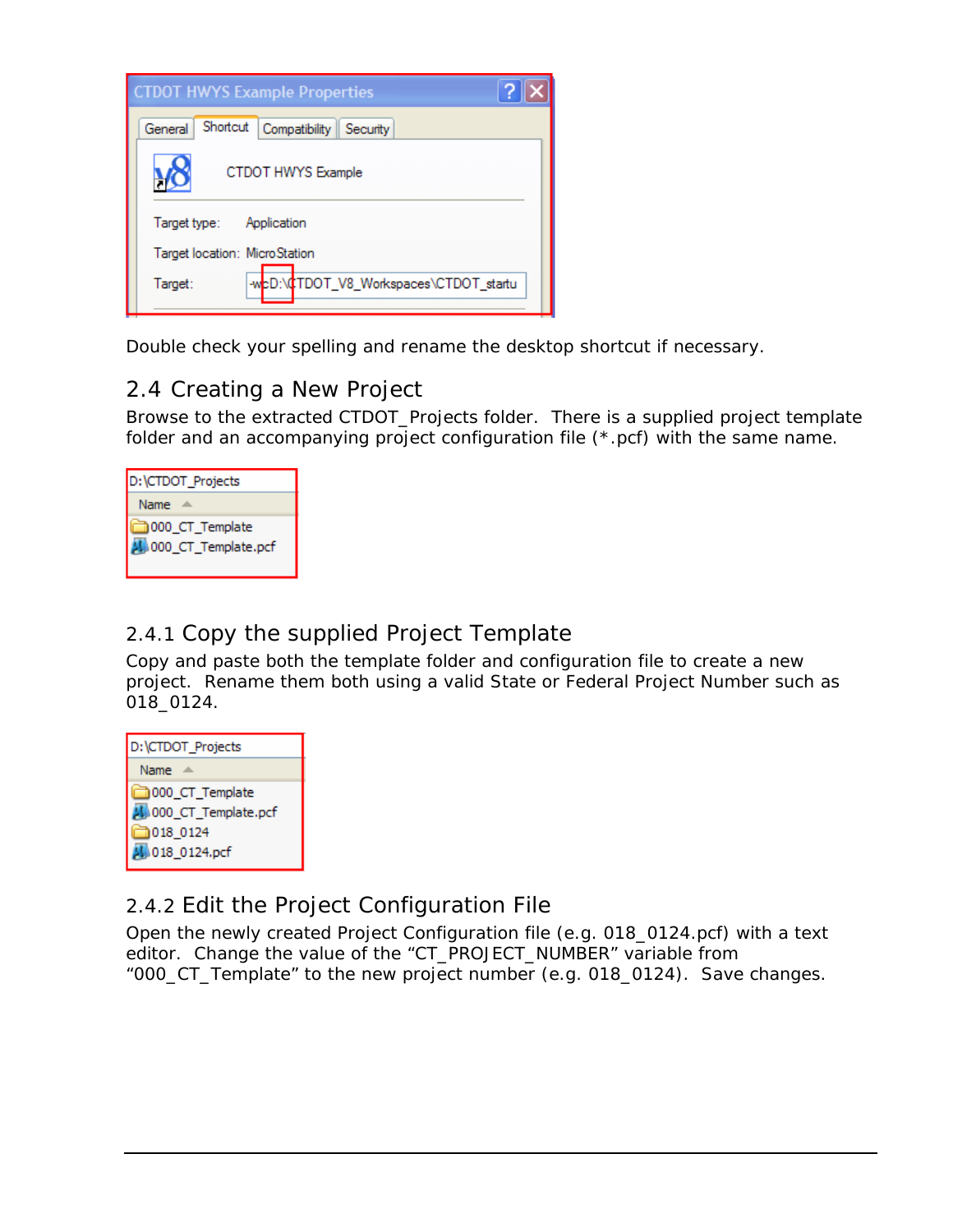| 000_CT_Template.pcf - Notepad                                                                                                                                                               |                                                           |
|---------------------------------------------------------------------------------------------------------------------------------------------------------------------------------------------|-----------------------------------------------------------|
| File Edit Format View Help                                                                                                                                                                  |                                                           |
| 000_CT_Template<br>CTDOT Project Configuration File<br>_USTN_PROJECTDESCR = Project Comitquration                                                                                           | Change to new<br><b>Project Number</b><br>(e.g. 018 0124) |
| NOTE: The Project Administrator MUST CHANGE the "CT_PROJECT_NUMBER"<br>value so it matches the newly created project folder.<br>$CT_P$ RJ VER = 2007<br>CT_PROJECT_NUMBER = 000_CT_Template |                                                           |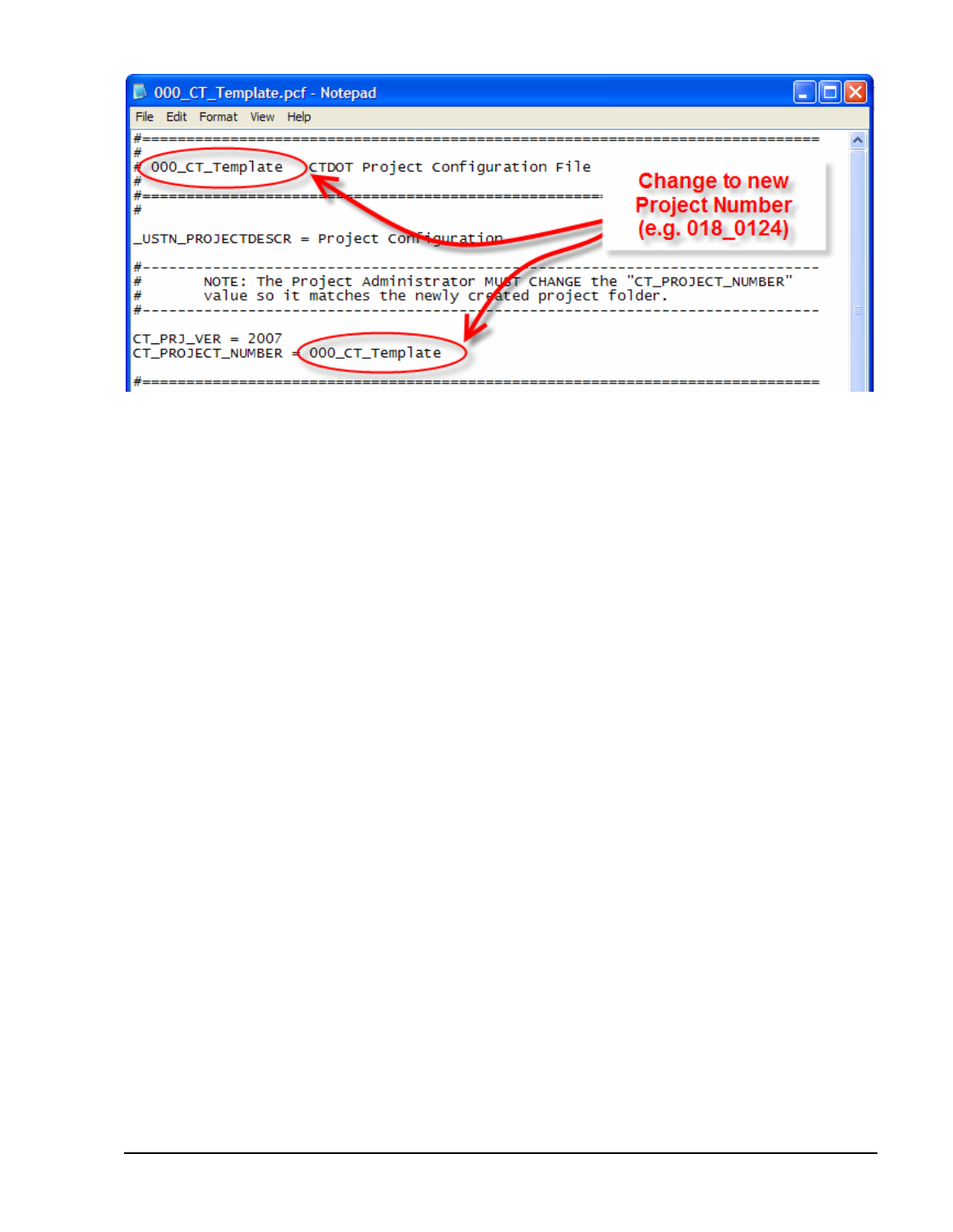# <span id="page-8-0"></span>Step 3 Printing and Plotting Setup

#### 3.1 C:\Plots Folder

Create a folder named "Plots" on the  $C:\Upsilon$  Drive for all users to access. Temporary plotting files are written to this folder such as session information for ProjectWise Plot Organizer (PlotParms.txt), plot parameters (\*.i), and metafiles (\*.m).

| C: VPlots             |  |
|-----------------------|--|
| Name                  |  |
| 圖CT_xsection_border.i |  |
| PlotParms.txt         |  |
| StartIPorg.cmd        |  |

### 3.2 Virtual Printer Setup

A Virtual Printer named "PDF\_OUTPUT" must be created on every cl ient or once on a networked server for all users to access. First, a custom paper size of 21 x 33 must be created. This is done through each client's print server or th rough a networked server for the Virtual Printer to use.

#### 3.2.1 Create Custom Form

Using the Windows "Printers and Faxes" interface, select "File>Serve r Properties". Create a new form named "CTDOT\_21x33" and fill in the paper size width and height. Note that this form will be used to print a true 11x17 half scale.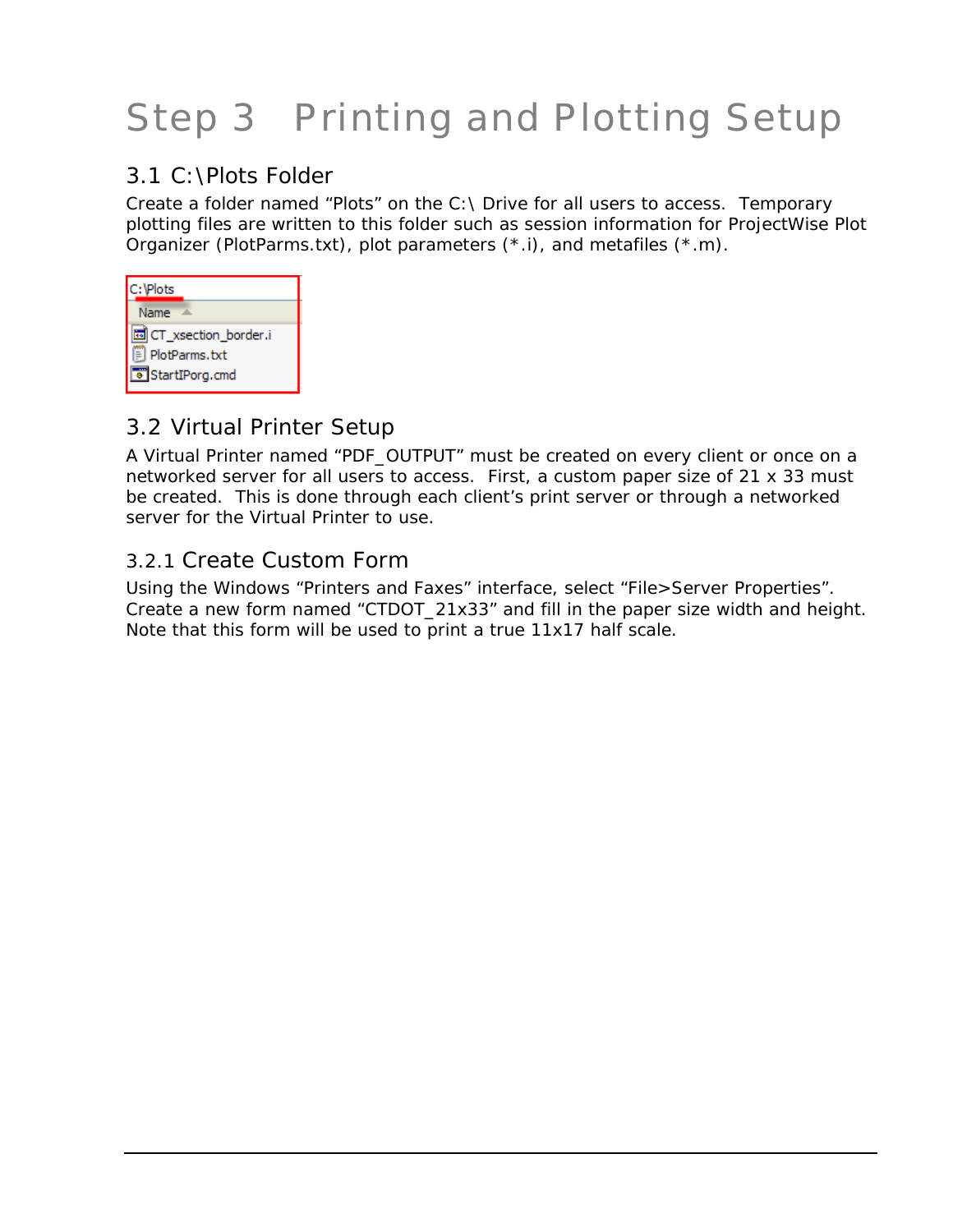<span id="page-9-0"></span>

| <b>E</b> Print Server Properties                                                          |                |
|-------------------------------------------------------------------------------------------|----------------|
| Forms<br>Drivers   Advanced<br>Ports                                                      |                |
| Forms on: WH3ENG11<br>以                                                                   |                |
| CTD0T_120x58<br>Delete                                                                    |                |
| CTD0T 20.75x31.75<br>CTDOT 21x33                                                          |                |
| Save Form<br>CTDOT_23x35.25                                                               |                |
| CTDOT_21x33<br>Form name:                                                                 |                |
|                                                                                           |                |
| Create a new form                                                                         |                |
| Define a new form by editing the existing name and<br>measurements. Then click Save Form. |                |
|                                                                                           |                |
| Form description (measurements)                                                           |                |
| Units:<br>⊙ English<br>Metric                                                             |                |
| Paper size:<br>Printer area margins:                                                      |                |
| 21.00in<br>$0.00$ in<br>Width:<br>$0.00$ in<br>Left:<br>Top:                              |                |
| Right:<br>33.00in<br>$0.00$ in<br>Bottom: 0.00in<br><b>Height</b>                         |                |
|                                                                                           |                |
|                                                                                           |                |
| OK<br>Cancel<br>Apply                                                                     | Revised 8/2002 |

#### 3.2.2 Add Printer

xes" interface. Toggle the ion, and click the <Next> Select "Add a printer" using the Windows "Printers and Fa Local printer radio button to on, uncheck Automatic detect button.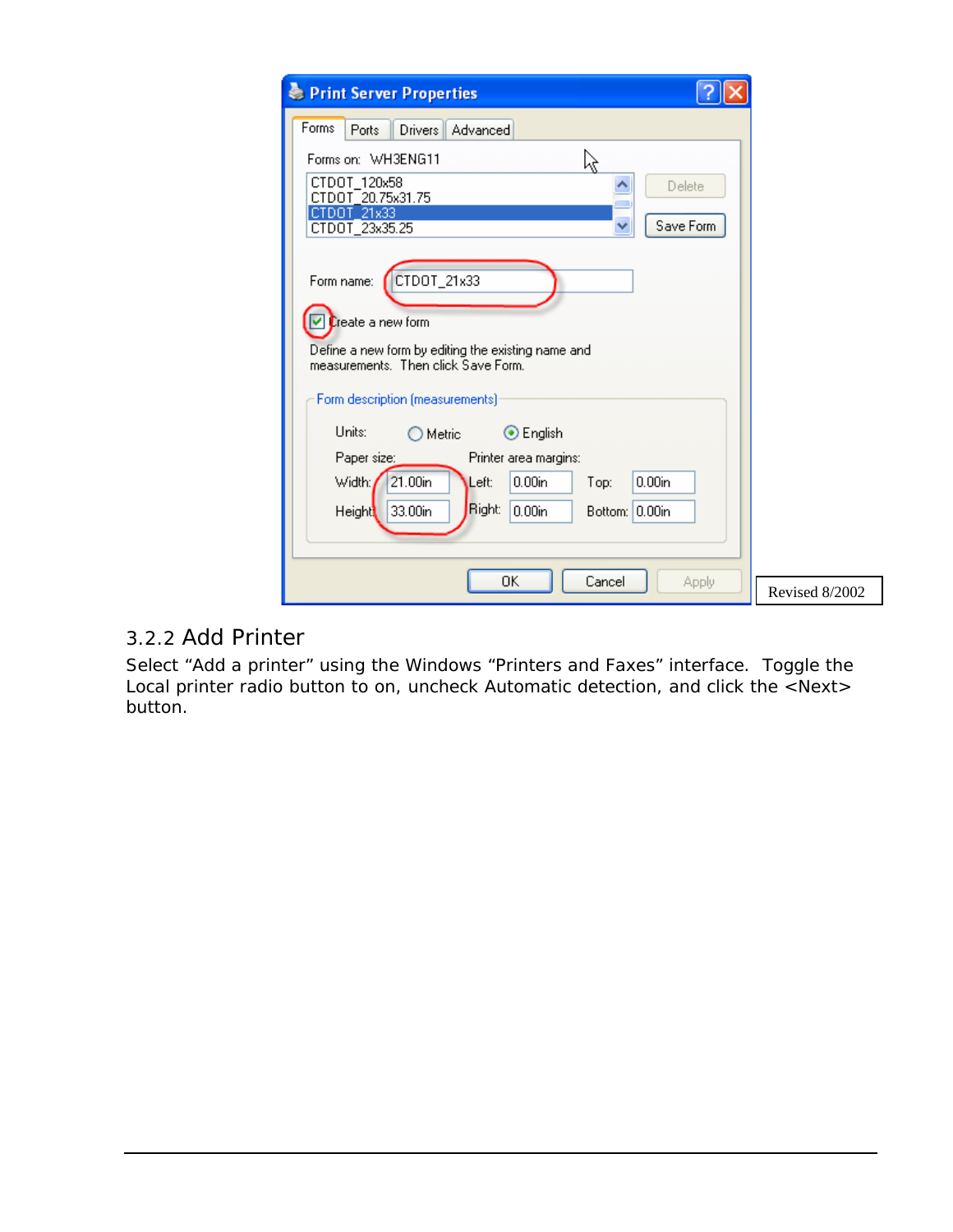| <b>Add Printer Wizard</b>                                                                                                                                                                                                                          |
|----------------------------------------------------------------------------------------------------------------------------------------------------------------------------------------------------------------------------------------------------|
| <b>Local or Network Printer</b><br>The wizard needs to know which type of printer to set up.                                                                                                                                                       |
| Select the option that describes the printer you want to use:<br>1.<br><b>Local printer attached to this computer</b><br>Automatically detect and install my Plug and Play printer<br>A network printer, or a printer attached to another computer |
| 2.                                                                                                                                                                                                                                                 |
| To set up a network printer that is not attached to a print server,<br>î,<br>use the "Local printer" option.                                                                                                                                       |
| 3.                                                                                                                                                                                                                                                 |
| Next ><br>< Back<br>Cancel                                                                                                                                                                                                                         |

In the next "Add Printer Wizard" screen, toggle on "Create a new port", Select the ProjectWise Plot Organizer Port" from the "Type of port" drop down list, and click for this port to F\_OUTPUT" and " <Next>. Note that ProjectWise Plot Organizer must be installed first be available. When the "Port Name" dialog box pops up, type in "PD click <OK>.

| <b>Add Printer Wizard</b>                                            | <b>Port Name</b>                                                                                                                          |                     |
|----------------------------------------------------------------------|-------------------------------------------------------------------------------------------------------------------------------------------|---------------------|
| Select a Printer Port<br>Computers communicate with p                | Enter a port name:<br>PDF_OUTPUT                                                                                                          | <b>OK</b><br>Cancel |
| Select the port you want your p<br>new port.                         |                                                                                                                                           |                     |
| Use the following port:                                              | LPT1: (Recommended Printer Port)                                                                                                          | $\checkmark$        |
| Note:<br>The $\circ$ 1.<br>2.<br>Create a new port:<br>Type of port: | imputers use the LPT1: port to communicate with a<br>or for this port should look something like this:<br>ProjectWise Plot Organizer Port | rinter.<br>5.<br>۷  |
|                                                                      | Next ><br>< Back                                                                                                                          | Cancel              |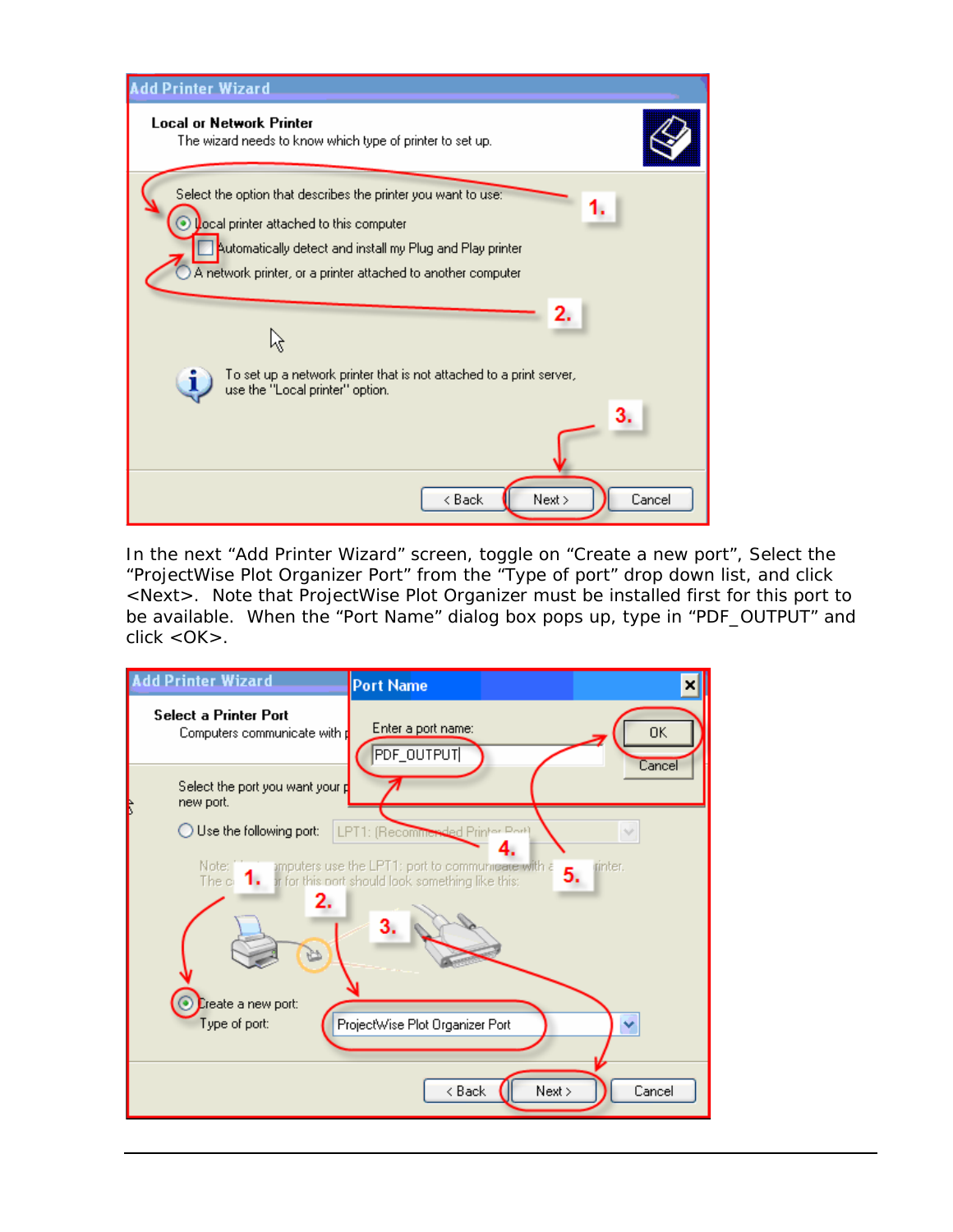After entering a port name, select an Output Directory of the previously created "C:\Plots" folder from the "Job Storage Definition" dialog box and click <OK>.

| Job Storage Definition - PDF_OUTPUT                                                                     |                                                            |                                |
|---------------------------------------------------------------------------------------------------------|------------------------------------------------------------|--------------------------------|
| Output File<br>File Naming Pattern:<br>TNAME%f8>. <series%i3><br/>Preview:<br/>PDF_OUTP.001</series%i3> | <b>Output Directory:</b><br>c:\plots<br>c۸<br><b>Plots</b> | 0K<br>Cancel<br>Help<br>Errors |
| Pattern Setup<br>Command Setup                                                                          | Drives:<br>$\equiv$ c: HP4300CTD0T                         |                                |

Select Bentley's ProjectWise Plot Organizer Printer Diver.



Rename the newly created printer to "PDF\_Output".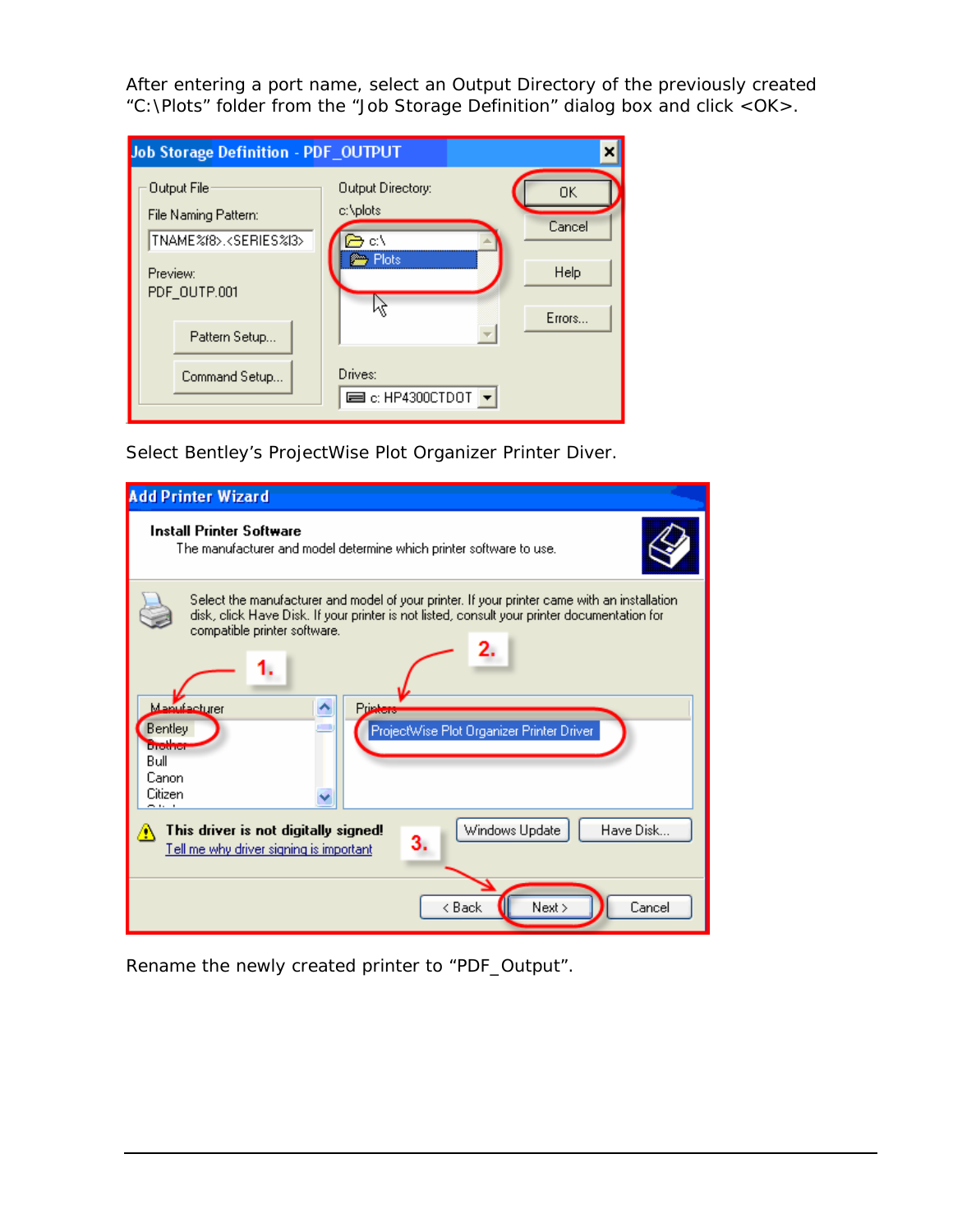

At this point, the new printer has been created, but its properties must be chang ed to use the new custom sheet size. From the Windows "Printers and Faxes" list, right click on "PDF\_Output" and select "Properties". From the "General" tab, click <P rinting Preferences>. Click <Advanced...> in the "PDF\_Output Printing Preferences" dialog box. Lastly, choose "CTDOT\_21x33" from the Paper Size drop down list from the Advanced Document Settings and click < OK >.

Revised 8/2002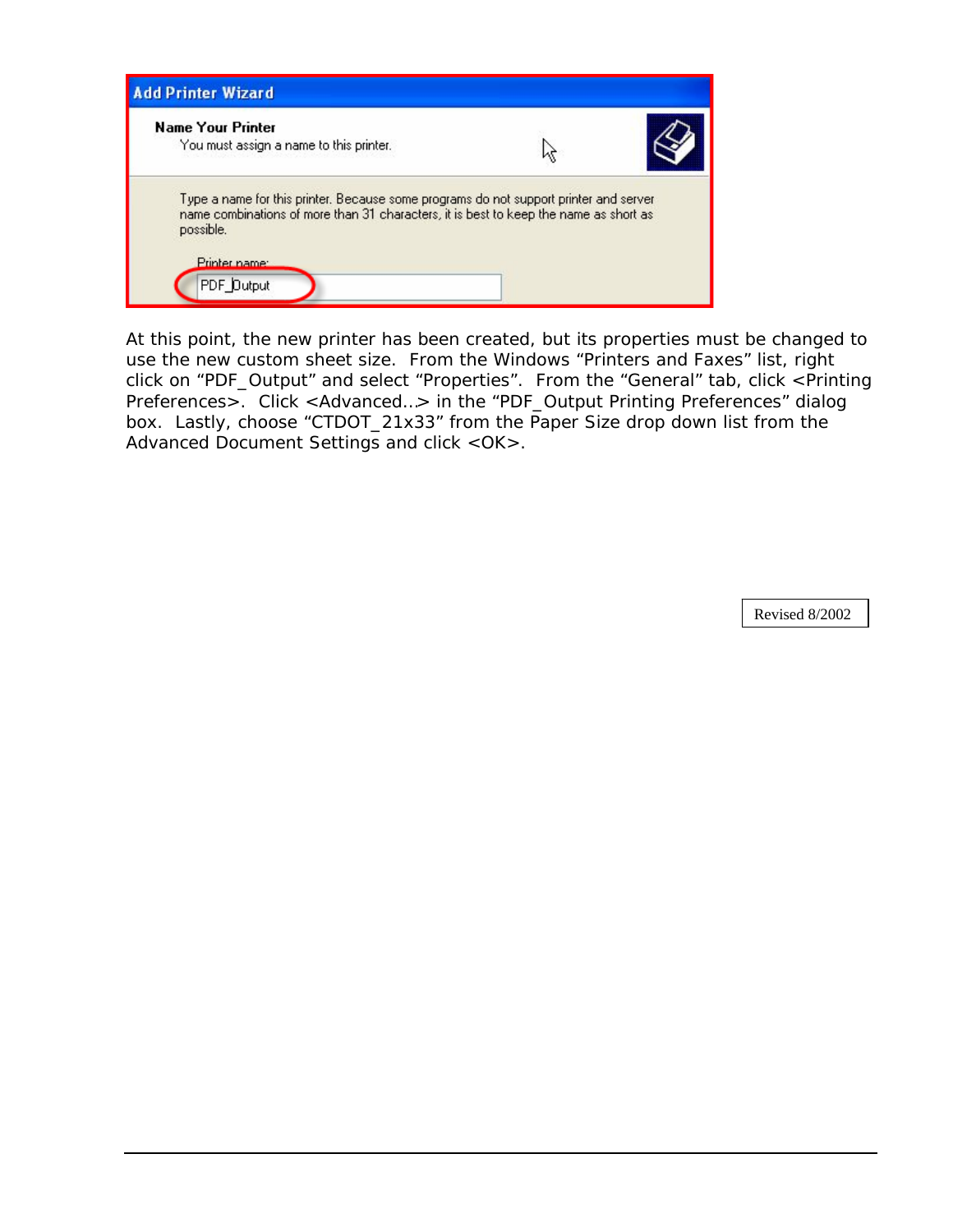<span id="page-13-0"></span>

|                                                                                                                                                      |                                                                        | ProjectWise InterPlot Organizer Printer Driver Adva ?                                                                                                                                                                                            |  |
|------------------------------------------------------------------------------------------------------------------------------------------------------|------------------------------------------------------------------------|--------------------------------------------------------------------------------------------------------------------------------------------------------------------------------------------------------------------------------------------------|--|
| PDF_Output Propert<br>Color Management<br>General<br>SH<br>PDF_Output<br>Location:<br>Comment:<br>ProjectWise In<br>Model:<br>Features<br>Color: Yes | PDF_Output Pr<br>Layout<br>Orientation<br>⊙ Portrait<br>Landscape<br>◯ | ProjectWise InterPlot Organizer Printer Driver Advanced Document Sett<br>as Paper/Output<br>⊟<br>Paper Size:<br>CTDOT_21x33<br>v<br><b>In</b> ] Graphic<br>ė.<br>Resolution: 600<br>Scaling: 100 %<br><br>∢<br><b>IIII</b><br>×.<br>0K<br>Cancel |  |
| Double-sided: No                                                                                                                                     |                                                                        |                                                                                                                                                                                                                                                  |  |
| Staple: Unknown                                                                                                                                      |                                                                        | Advanced                                                                                                                                                                                                                                         |  |
| Speed: Unknown                                                                                                                                       |                                                                        | ΟK<br>Cancel<br>Apply                                                                                                                                                                                                                            |  |
| Maximum resolution: 600-apr                                                                                                                          |                                                                        |                                                                                                                                                                                                                                                  |  |
| Printing Preferences<br>Print Test Page                                                                                                              |                                                                        |                                                                                                                                                                                                                                                  |  |
| 0K<br>Cancel<br><b>Apply</b>                                                                                                                         |                                                                        |                                                                                                                                                                                                                                                  |  |

## 3.3 Custom DLL's

Open the main Workspace folder through Windows Explorer and browse to "…\CTDOT\_V8\_Workspaces\CTDOT\_Standards\Iplot\design\_scripts\DLL\". Rename "Register Data Miner Cmd.cmd" to "Register Data Miner Cmd.exe" and click on the file to execute. The custom dll's will register on the local computer. This must be done on each client. An available "CT DOT TOOLS" drop down menu from the "ProjectWise Plot Organizer" menu will confirm that the dll's have been registered.

## 3.4 Plotter Specific \*.set Files

ProjectWise Plot Organizer automatically recognizes settings files if they are named the same as the available printers. To establish the Virtual Printer settings file, browse to the "CTDOT\_V8\_Workspaces\CTDOT\_Standards\Iplot\settings\2007" folder. "SERVER\_NAME" within this file to the drive letter or UNC where the main "CTDOT\_V8\_Workspaces" folder was extracted to. Save changes. Note that this common file will be used by all users regardless of whether the Virtual Printer was installed on each client or on a server. Open "PDF\_Output.set" with a text editor. Change every occurrence of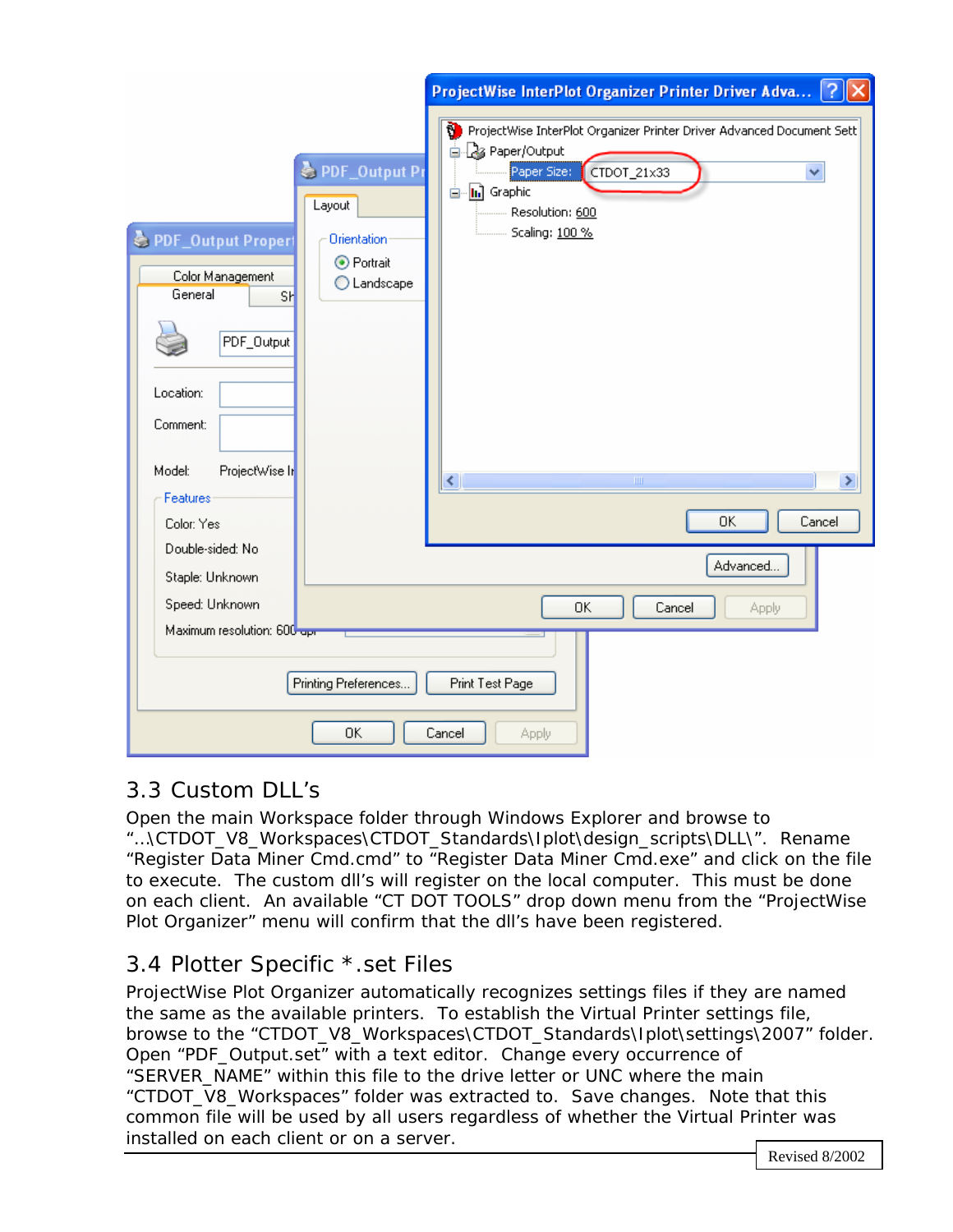```
#
#
     PDF Output.set
#
#
     For PDF creation through the Virtual Printer using 2007 standards
#
₩
     ! IMPORTANT!
#
     Change the following occurrences of "SERVER NAME" to the name of t
     server where the main CTDOT V8 Workspaces folder was extracted to.
#
#
     An example is \\sh3dgs18\CTDOT V8 Workspaces\...
#
#−−
#-color table="\SERVER NAME\CODOT V8 Workspaces\CTDOT Standards\Iplot\re
#-pen table="\SERVER_MAME\CTDOT V8 Workspaces\CTDOT Standards\Iplot\des:
#-ms pen table="\SERVER NAME\CTDOT V8 Workspaces\CTDOT Standards\Standar
-color table="d:\¢TDOT V8 Workspaces\CTDOT Standards\Iplot\resource\CTD(
-pen table="d:\GTDOT V8 Workspaces\CTDOT Standards\Iplot\design scripts\
-ms_pen_table="d:\CTDOT_V8_Workspaces\CTDOT_Standards\Standards\tables\I
-units=in
-paper size="CTDOT 21x33"
-full sheet=true
-align x
-xsize=31.750000
```

```
-original:125000, 0.125000
```

```
-nodisplay[IPLOT ALL] = [construction, text nodes]
-nodisplay[IPLOT MASTER] = [construction, text nodes]
```
# Step 4 Beginning Micr oStation

## 4.1 Desktop Shortcut

Begin MicroStation by selecting a desktop shortcut. If you are a new user to the DDE, any Discipline will do for now.



## 4.2 New User

A new MicroStation user has to create both a new User Interface and a new User Workspace for each of the MicroStation Programs – 2004 and XM. They are separated by software version to avoid User Workspace corruption. To ensure a complete MicroStation Graphical User Interface (GUI) transition from the default, the new user must open a MicroStation design file, immediately exit, and reenter as follows:

Revised 8/2002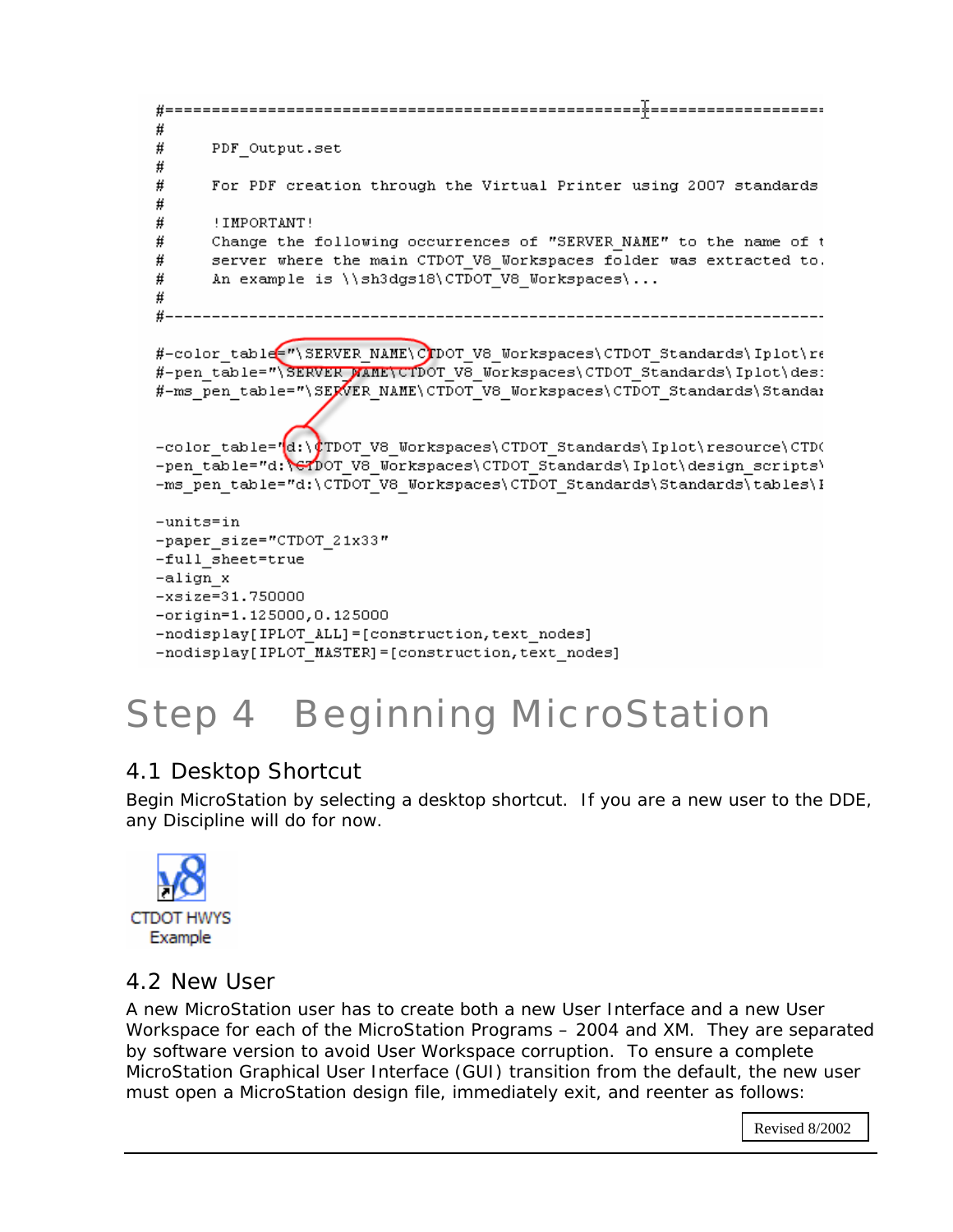#### <span id="page-15-0"></span>4.2.1 Windows Username

New User Interfaces, Workspaces, and Function Key menus are based on the user's Windows login name\USERNAME. To check the Windows Environmental Variable, USERNAME, go to "Start>Programs>Accessories>Command Prompt", type "SET" and click <Enter>.



#### 4.2.2 New User Interface

Through the MicroStation Manager, choose "New" from the Interface drop down list at the bottom center of the window. Note that this default GUI is the classic MicroStation Manager. Create a new User Interface named the same as your USERNAME and click <OK>. Description is optional.

| <b>MicroStation Manager</b>                                              |                                                                                                                                                                             |
|--------------------------------------------------------------------------|-----------------------------------------------------------------------------------------------------------------------------------------------------------------------------|
| File Directory Help                                                      |                                                                                                                                                                             |
| Files:                                                                   | Directories:<br>CA                                                                                                                                                          |
|                                                                          | <b>DCV</b><br>Accounting<br>Bentley_V8<br>Bentley_XM<br>BentleyDownloads<br>ClipPath<br>Corpscon<br>$\Box$ DH<br>Documents and Settings<br>HIGHEST<br><b>DAPI</b><br>mlocal |
| List Files of Type:<br>CAD Files [*.dgn,*.dwg,*.dxf]<br>▼<br>F Read-Only | Drives:<br>DK.<br>D €<br>$\blacksquare$<br>3.<br>Cancel<br>DWG Options                                                                                                      |
| Show File Icons                                                          | 2.<br>Create User Interface                                                                                                                                                 |
| Workspace<br>Interface New                                               | Name:<br>User: CTDOTdefault<br>QK<br><i>I</i> rinaldijs<br>Project: No Project<br>Description:<br>Cancel<br>LMW 28IF                                                        |
|                                                                          | abramowiczgi<br>akosae<br>almodovara<br>amohamood<br>antoniakyo                                                                                                             |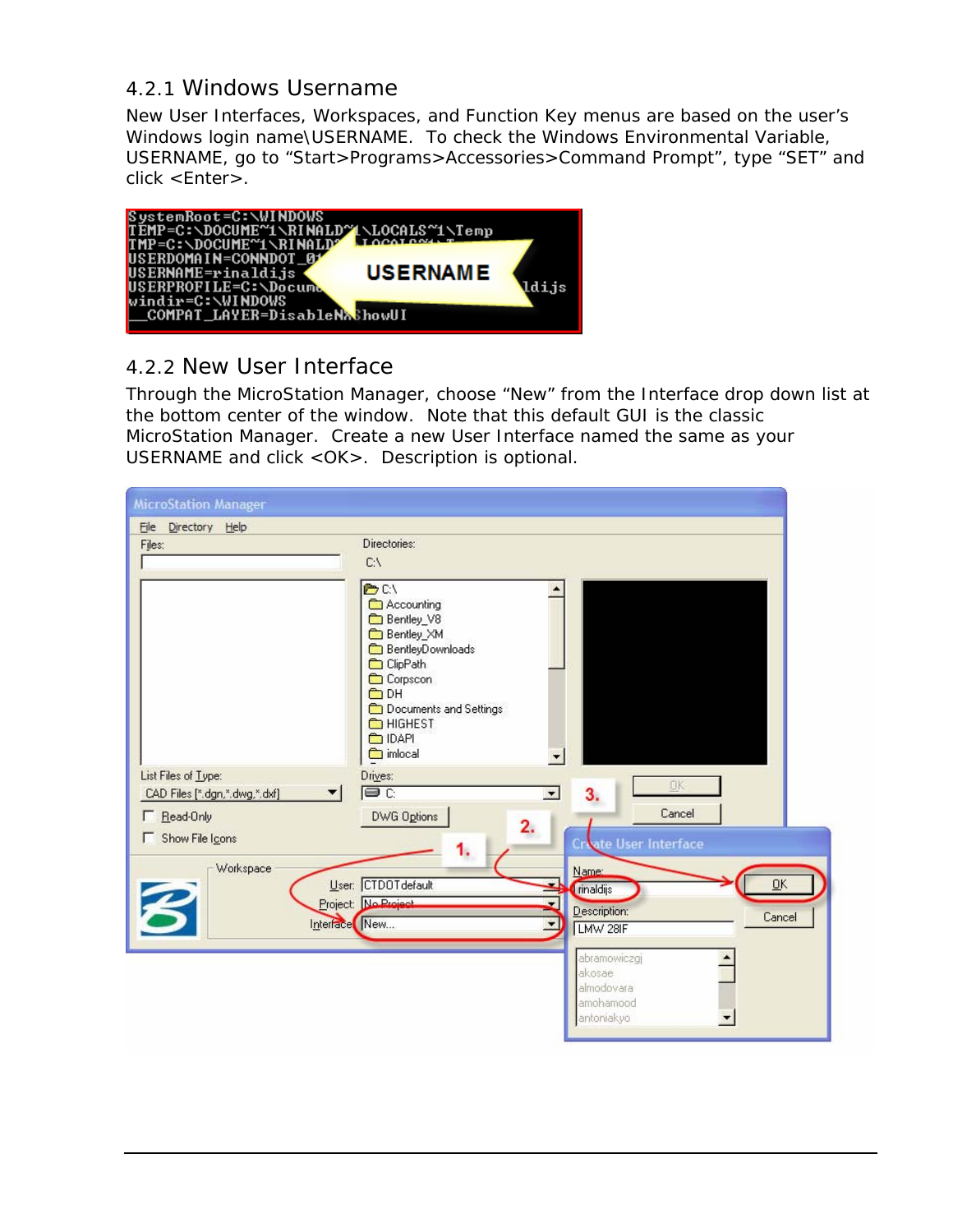#### <span id="page-16-0"></span>4.2.3 New User Workspace

The default User Workspace is "CTDOT\_default" – a read only workspace. Create a new User Configuration File by selecting "New" from the User Workspace drop down list. Enter your USERNAME and click <OK>. Description is optional.

| <b>MicroStation Manager</b>                  |                                                                                                                                                                                                                                    |                                     |
|----------------------------------------------|------------------------------------------------------------------------------------------------------------------------------------------------------------------------------------------------------------------------------------|-------------------------------------|
| File Directory Help                          |                                                                                                                                                                                                                                    |                                     |
| Files:                                       | Directories:<br>C:V                                                                                                                                                                                                                |                                     |
|                                              | <b>DCV</b><br>Accounting<br>Bentley_V8<br>Bentley_XM<br>∩<br>BentleyDownloads<br>ClipPath<br>Corpscon<br>ODH<br>Documents and Settings<br>HIGHEST<br><b>DAPI</b><br>mlocal                                                         |                                     |
| List Files of Type:                          | Drives:<br><b>DK</b><br>OC:<br>$\blacktriangledown$                                                                                                                                                                                |                                     |
| CAD Files [*.dgn,*.dwg,*.dxf]<br>F Read-Only | 3.<br>Cancel<br>DWG Options                                                                                                                                                                                                        |                                     |
| Show File Icons                              | 2.                                                                                                                                                                                                                                 |                                     |
|                                              | 1.<br><b>Create User Configuration File</b>                                                                                                                                                                                        |                                     |
| Workspace<br>F                               | Name: rinaldijs<br>User: New<br>Project:   No Project<br>$\blacktriangledown$<br>Eiles:<br>abramowiczgj.ucf<br>$\overline{\phantom{0}}$<br>Interface: rinaldijs<br>akosae.ucf<br>almodovara.ucf<br>amohamood.ucf<br>Antoniakyo.ucf | $\overline{\mathsf{D}}$ K<br>Cancel |
|                                              | Enter name of user configuration file.                                                                                                                                                                                             |                                     |

The newly created interface should be attached to your user configuration. A project is not necessary at this point. Click <OK>.

| <b>Create User Configuration File [rinaldijs]</b>   |        |
|-----------------------------------------------------|--------|
| Workspace                                           |        |
| Description: 0U812                                  |        |
| User Configuration:  \rinaldijs.ucf                 |        |
| Components                                          |        |
| Project:                                            | Select |
|                                                     |        |
| User Interface: rinaldijs<br>\Interfaces\rinaldijs\ | Select |
|                                                     |        |
| Cancel<br><u>ок</u>                                 |        |
|                                                     |        |